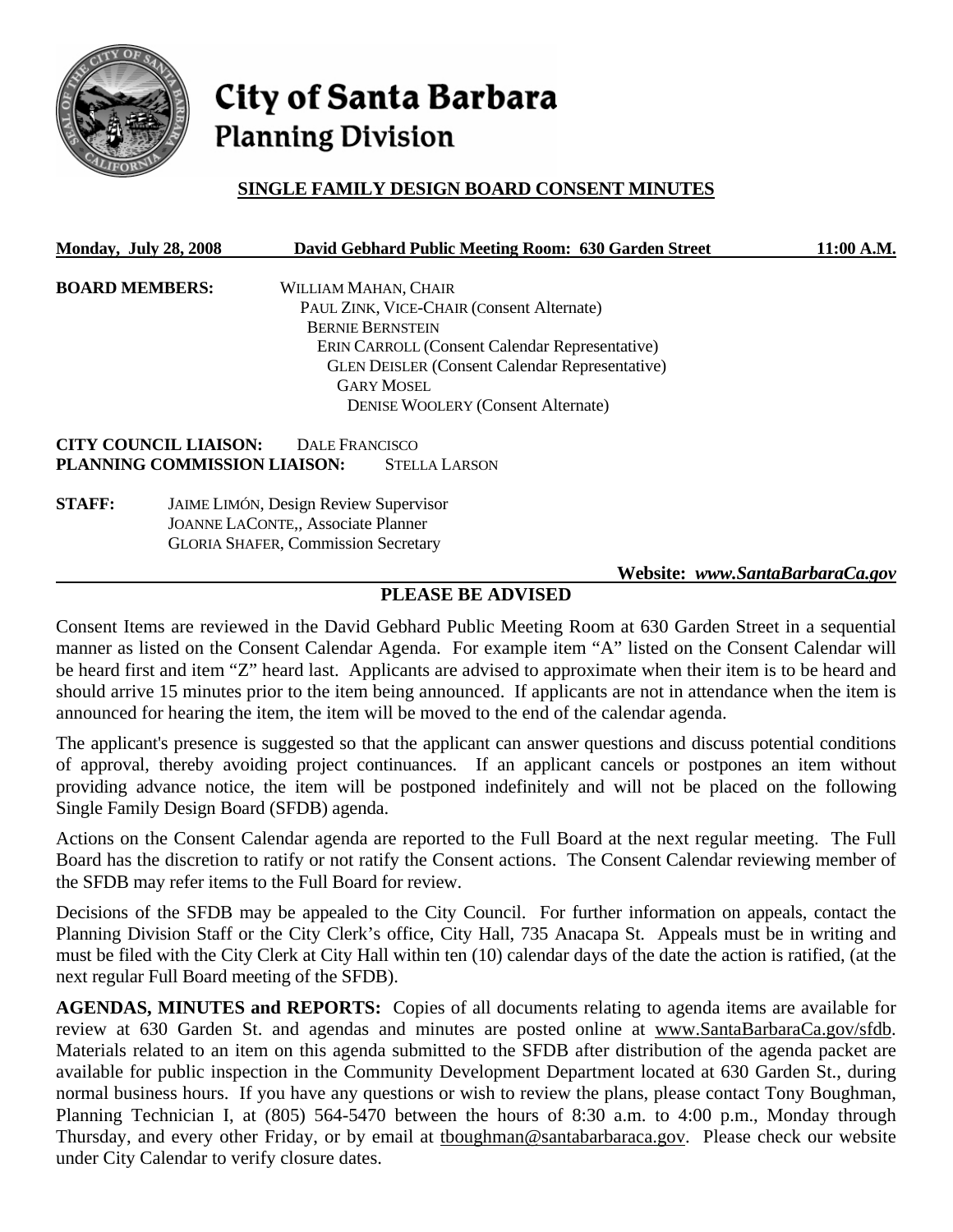**AMERICANS WITH DISABILITIES ACT:** In compliance with the Americans with Disabilities Act, if you need special assistance to gain access to, comment at, or participate in this meeting, please contact the Planning Division at 805-564-5470. If possible, notification at least 48 hours prior to the meeting will enable the City to make reasonable arrangements in most cases.

**POSTING:** That on Wednesday, July 23, 2008 at 4:00 p.m., this Agenda was duly posted on the indoor and outdoor bulletin boards at the Community Development Department, 630 Garden Street, and online at www.SantaBarbaraCa.gov/sfdb.

**PUBLIC COMMENT:** Any member of the public may address the Single Family Design Board Consent Representative for up to two minutes on any subject within their jurisdiction that is not scheduled for a public discussion before the Board on that day.

#### **FINAL REVIEW**

#### **A. 1294 BEL AIR DR E-1 Zone**

| Assessor's Parcel Number:  | 049-231-002          |
|----------------------------|----------------------|
| <b>Application Number:</b> | MST2008-00159        |
| Owner:                     | Peter and Celia Miko |
| Architect:                 | John Beauchamp       |
|                            |                      |

(Proposal for a 604 square foot addition to an existing 2,602 square foot one-story single-family residence including a 507 square foot attached garage and 193 square foot accessory structure. The proposal includes a 45 square foot addition to an existing 193 square foot detached accessory structure. The project is located on a 10,036 square foot lot in the Hillside Design District. Staff Hearing Officer approvals for encroachments into the interior and front setbacks are requested.)

Final Approval with the following conditions: 1) extend the turf to the edge of the large planter on the west side of the driveway; 2) provide cut sheet of the lighting; glass shall be seeded or obscure (not clear); 3) provide Staff with a detail of the garage door without the surround.

#### **FINAL REVIEW**

#### **B. 55 SANTA TERESITA WAY A-1 Zone**

 Assessor's Parcel Number: 055-030-066 Application Number: MST2008-00021 Owner: Fredrick C. and Patricia E. Glenwinkel Architect: Rex Ruskauff

(Revised proposal for a 381 square foot second-story addition for an existing 2,168 square foot twostory single-family house, including attached 476 square foot two-car garage. The project is located on a 4.5 acre lot in the Hillside Design District. The proposed total of 2,549 square feet is 37% of the maximum guideline FAR.)

Final Approval with the following condition that the new lighting at the second floor deck is to match the existing front door lighting.